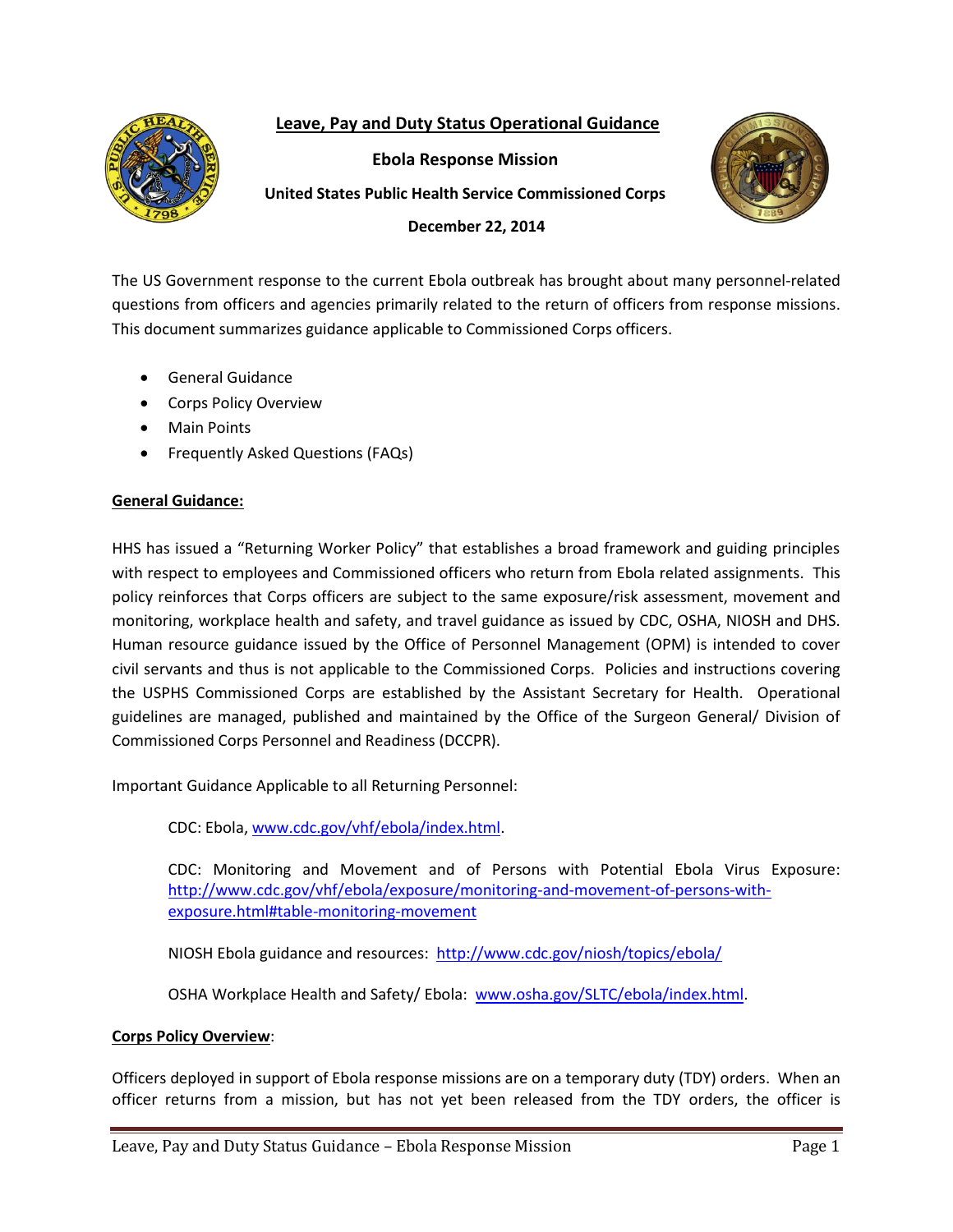considered under the authority of the deploying entity. For instance, officers deployed by the Corps to West Africa for 60 day deployments have TDY personnel orders issued by the Corps for up to 90 days to allow flexibility for pre and post deployment trainings, evaluations, briefings and potentially monitoring. The Corps will work with and notify agencies through their Commissioned Corps Liaison office when officers are released from the TDY orders and are due to return to the jurisdiction of the agencies.

In accordance with *CDC Interim Guidance on Monitoring and Movement of Persons with Potential Ebola Virus Exposure*, officers returning from this deployment are expected to be in a 21-day period of "active monitoring". Additionally, some officers may require a 21-day "direct active monitoring" through direct observation. In general, CDC guidance allows for the return to work for officers during the monitoring period. Public health authorities, based on a specific assessment of the individual's situation, may determine whether additional restrictions on movement and return to the workplace (depending on jurisdiction) are appropriate. If agency policies or local jurisdictional restrictions bar the officer from returning to the workplace, agencies can utilize a telework duty status, an alternate work location, or administrative leave flexibilities authorized under existing Corps policies. Sick leave is appropriate only when an officer is incapacitated and cannot perform duty.

Officers returning from a deployment generally need time to rest and recuperate both physically and mentally prior to returning to their permanent duty stations. The Corps recently published a new Personnel Operational Guidance that defines eligibility for post-deployment respite absence. This is recognized as a type of administrative leave that is available for officers who return from 14 or more consecutive days of deployment. In addition to post-deployment respite absence leave, additional administrative leave can be granted at the discretion of the Agency.

Officers and their supervisors should review and adhere to all Corps policies. As a uniformed service, officers are on duty or in an approved leave status at all times and (with rare exceptions related to adverse actions) have an entitlement to full pay and benefits.

Links to Applicable Corps Policies and Operational Guidance:

| Telework Policy:                                                  | CC313.01          |
|-------------------------------------------------------------------|-------------------|
| Leave of Absence, General:                                        | CC361.01          |
| Annual Leave Policy:                                              | CC362.01          |
| Sick Leave Policy:                                                | CC363.01          |
| Post Deployment Respite Absence, Personnel Operations Memorandum: | <b>POM 15-002</b> |

### **Main Points:**

- Officers participating in the Ebola mission are on temporary duty (TDY) orders under the authority of the deploying entity until released back to the Agency.
- Officers can use Post Deployment Respite Leave (a type of Admin Leave) to rest and recuperate after release from TDY and prior to returning to the permanent duty station.
- Agencies can utilize telework, an alternate work location or administrative leave flexibilities if the agency or local jurisdictional restrictions bar the officer from returning to the workplace.
- Sick leave is only appropriate when an officer is incapacitated and cannot perform duty.
- Officers are always on duty or in an approved leave status.
- With rare exceptions related to adverse actions, officers are always in a pay status and therefore entitled to full pay and benefits.